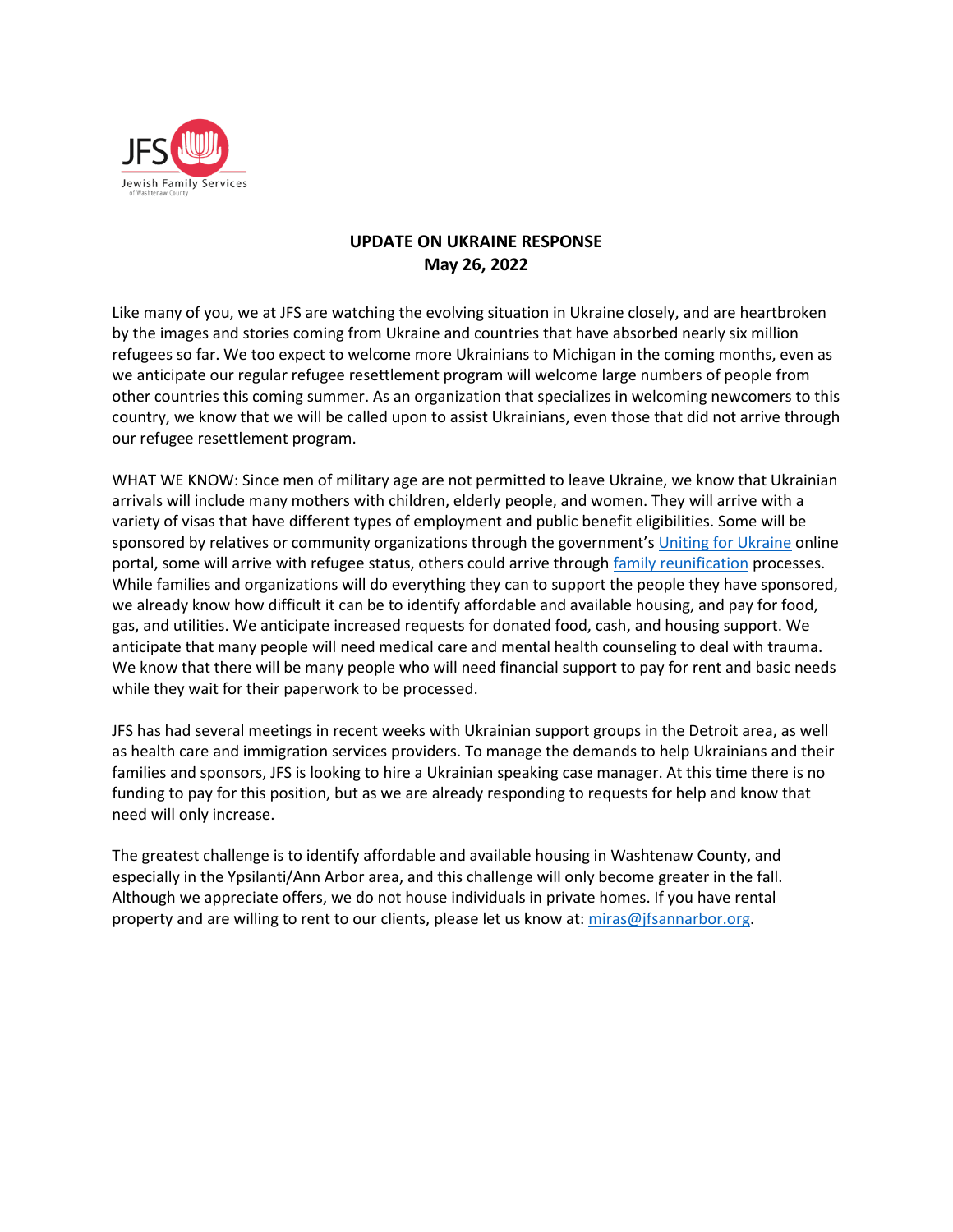

## **UPDATED ON WEDNESDAY, MARCH 9, 2022**

Dear Community,

The events unfolding in Ukraine are heart wrenching. We are following the situation closely and are in contact with our national agency HIAS, who is providing us with updates as they receive them. We know many of you have family in Ukraine and are seeking information on how you can assist your family; please see below for details. We will continue to update the information on this site as we receive it. We offer our emotional support to the local families, who are worried and frightened for their family and friends affected by this crisis.

We want to reiterate that JFS stands ready to once again welcome refugees from Ukraine *if and* when the time comes. JFS is partnering with local groups to create a petition advocating for immediate initiation of a Ukrainian Resettlement Program through the US government. **This petition will be available on the JFS website shortly.**

To learn more about how you can support the humanitarian efforts on the ground in Ukraine and also obtain more information, we recommend the following organizations:

- **American Jewish Joint Distribution Committee (JDC):** [JDC's Ukraine Response | JDC](https://www.jdc.org/disasters/ukraine-response/?utm_campaign=ukraine-response-2022&utm_medium=slideup&utm_source=web)
- **Jewish Federations of North America:** [Crisis in Ukraine | The Jewish Federations of North](https://jewishfederations.org/crisis-in-ukraine2022?utm_source=jfnahome&utm_medium=banner&utm_campaign=Ukraine&utm_id=UkraineCrisis)  [America](https://jewishfederations.org/crisis-in-ukraine2022?utm_source=jfnahome&utm_medium=banner&utm_campaign=Ukraine&utm_id=UkraineCrisis)
- **RCUSA**'s full remarks on their [website,](https://rcusa.org/resources/rcusa-urges-the-international-community-to-stand-with-ukrainians-at-risk-of-displacement-and-those-already-displaced/) [Twitter,](https://twitter.com/RCUSA_DC/status/1497319793329852420) and [Instagram.](https://www.instagram.com/p/CaalAHDFCOv/)
- **HIAS** maintains on their website a page dedicated to Ukraine and it has an FAQ document [here.](https://www.hias.org/sites/default/files/hias_ukraine_faq_-_march_7a.pdf)
- **HIAS Ukraine** humanitarian assistance action alert [TAKE ACTION | HIAS.](https://act.hias.org/page/38723/action/1?utm_medium=email&utm_source=hias.org&utm_campaign=advocacy&utm_content=Tell+Congress:+Include+Humanitarian+Aid+in+the+Budget+Package+for+the+Ukraine+Crisis&ea.url.id=1190386)
- **The State Department** website now includes: United with Ukraine [United States Department](https://www.state.gov/united-with-ukraine/)  [of State.](https://www.state.gov/united-with-ukraine/)

## **FOR THOSE SEEKING TO REUNITE WITH FAMILY**

PLEASE NOTE: HIAS cannot consult on general immigration questions or immigration options, nor consult or file for visas or work permits.

#### **Refugee Case Processing:**

- 1. JFS is not able to advise individuals on whether they should/how to evacuate Ukraine.
- 2. Ukrainians who were living in the United States prior to March  $1<sup>st</sup>$  have been granted Temporary Protected Status (TPS) allowing them to remain in the US for 18 months. Please see HIAS' statemen[t here.](https://www.hias.org/news/press-releases/hias-statement-designation-ukraine-temporary-protected-status)
- 3. [Lautenberg](https://www.hias.org/lautenberg-amendment) cases which were being processed in Ukraine and have changed location should write to Resettlement Support Center (RSC) Eurasia at  $icc@iom.in$ t and inform the RSC if they